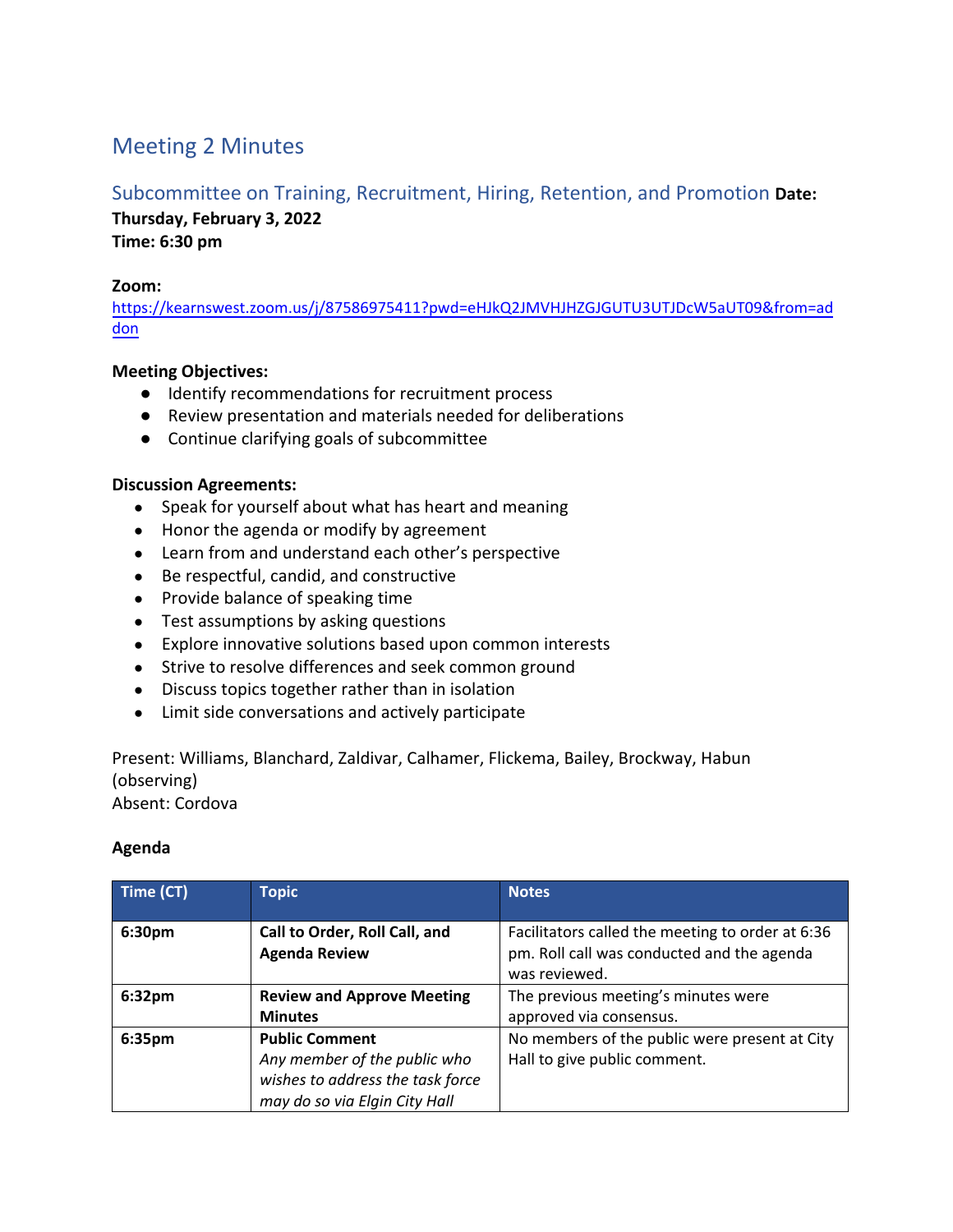| 6:40pm | <b>Recap Previous Meeting</b>    | The facilitation team gave a quick summary of                                                |
|--------|----------------------------------|----------------------------------------------------------------------------------------------|
|        | A summary of discussion          | the last meeting that took place where                                                       |
|        | highlights and action items from | members shared the motivations and                                                           |
|        | the previous meeting.            | experiences that led them to join the                                                        |
|        |                                  | subcommittee.                                                                                |
| 6:50pm | <b>EPD Presentation</b>          | The next section of the meeting was a                                                        |
|        | EPD to provide a presentation on | presentation given by Chief of Police Anna                                                   |
|        | recruitment, hiring, retention,  | Lalley on the recruitment, hiring, training, and                                             |
|        | and training process.            | retention practices of the Elgin Police                                                      |
|        |                                  | Department.                                                                                  |
|        |                                  |                                                                                              |
|        |                                  | Chief Lalley began her presentation by stating                                               |
|        |                                  | that the EPD recruits through advertisements,<br>some on police cars, a specialized phone    |
|        |                                  | number for recruiting, recruiting videos,                                                    |
|        |                                  | presentations, and more.                                                                     |
|        |                                  |                                                                                              |
|        |                                  | Chief Lalley then showed two of EPD's                                                        |
|        |                                  | recruitment videos.                                                                          |
|        |                                  |                                                                                              |
|        |                                  | The public can watch them here and here.                                                     |
|        |                                  |                                                                                              |
|        |                                  | These videos emphasized community service,                                                   |
|        |                                  | the leadership of women in the department,                                                   |
|        |                                  | and that officers of many racial backgrounds<br>and ethnicities serve in the EPD. These were |
|        |                                  | themes that Chief Lalley confirmed the police                                                |
|        |                                  | department stresses during the recruitment                                                   |
|        |                                  | and hiring process.                                                                          |
|        |                                  |                                                                                              |
|        |                                  | In addition, Chief Lalley stated that the                                                    |
|        |                                  | previous requirement that candidates have a                                                  |
|        |                                  | bachelor's degree had been removed to                                                        |
|        |                                  | expand the pool of possible officers. Now,                                                   |
|        |                                  | those applying to be officers may have a                                                     |
|        |                                  | bachelor's degree or may have an associates                                                  |
|        |                                  | degree/academic credit in addition to other                                                  |
|        |                                  | qualifications like previous military service.                                               |
|        |                                  | Chief Lalley stated that it had been a challenge                                             |
|        |                                  | to fill police positions due to the current                                                  |
|        |                                  | national climate around policing and the                                                     |
|        |                                  | pandemic. Only 84% of current positions are                                                  |
|        |                                  | filled.                                                                                      |
|        |                                  |                                                                                              |
|        |                                  | From an application pool of 400-500 who take                                                 |
|        |                                  | the test, the EPD usually selects 50-80                                                      |
|        |                                  | candidates for subsequent hiring rounds. These                                               |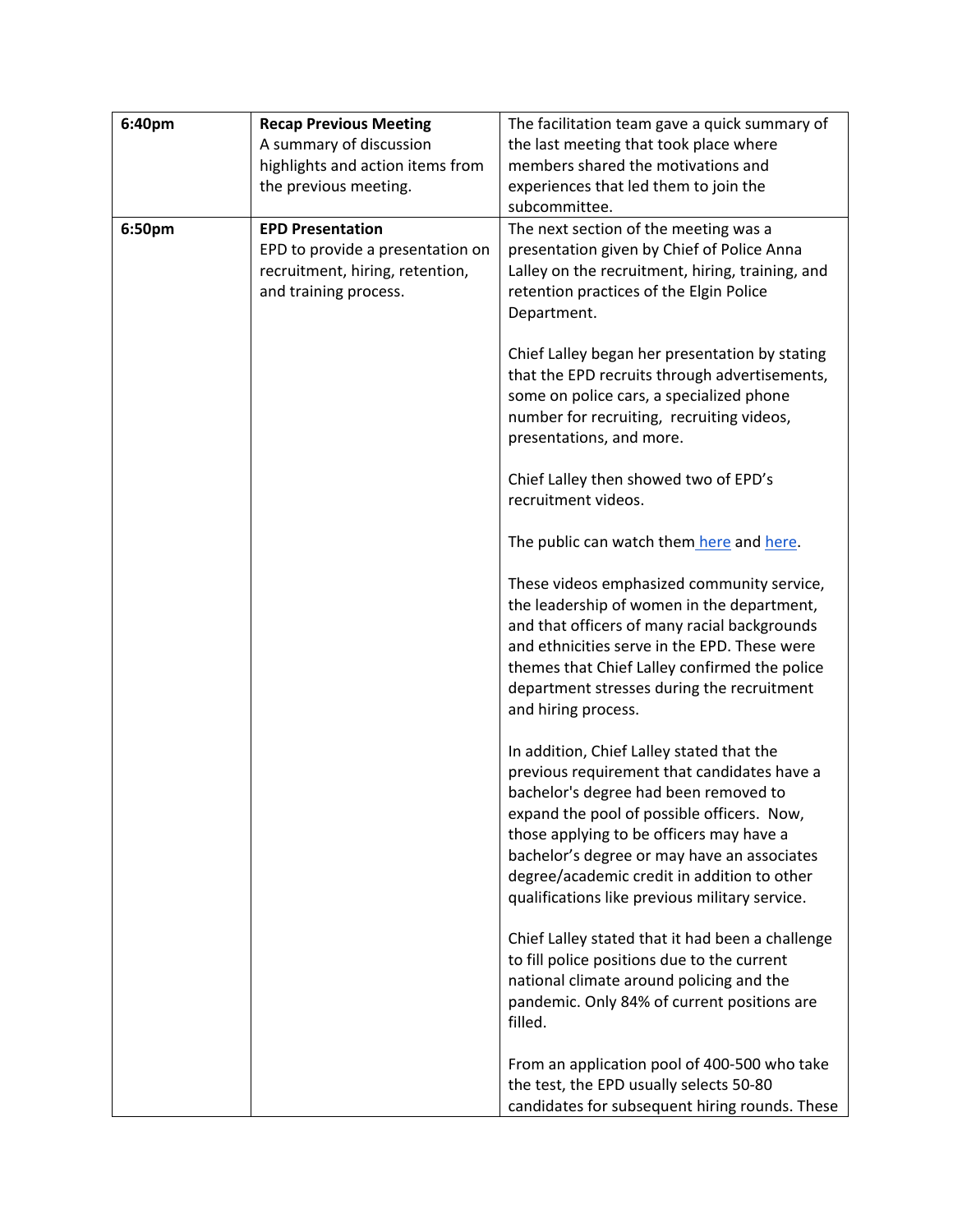|        |                            | candidates go through an interview with a<br>detective and rigorous background checks and<br>must receive the approval of the Police and<br>Fire Commission.                                                                                                                                                                                                                                                                                                                   |
|--------|----------------------------|--------------------------------------------------------------------------------------------------------------------------------------------------------------------------------------------------------------------------------------------------------------------------------------------------------------------------------------------------------------------------------------------------------------------------------------------------------------------------------|
|        |                            | If a candidate passes through this process, they<br>are given a spot on the eligibility list that can<br>last for 2 years. If called up from the eligibility<br>list potential officers are then given a medical<br>and psychological exam to determine their<br>readiness to serve.                                                                                                                                                                                           |
|        |                            | The psychological exam assesses 16 factors<br>that can create liabilities for serving officers.<br>These factors include racial bias, substance<br>abuse, gender bias and more.                                                                                                                                                                                                                                                                                                |
|        |                            | Once a candidate passes these exams they<br>then are sent to a 14 week program at the<br>Illinois Police Academy and then must<br>complete 8 weeks of in-house training.                                                                                                                                                                                                                                                                                                       |
|        |                            |                                                                                                                                                                                                                                                                                                                                                                                                                                                                                |
| 7:05pm | <b>Question and Answer</b> | Following the Chief's presentation, Task Force<br>members asked their questions on the EPD's<br>recruitment, hiring, and training practices.                                                                                                                                                                                                                                                                                                                                   |
|        |                            |                                                                                                                                                                                                                                                                                                                                                                                                                                                                                |
|        |                            | One member asked how EPD measures the<br>effectiveness of training. Chief Lalley<br>responded that officers receive yearly reviews<br>and officers go through continuous updates in<br>training throughout their time at EPD.                                                                                                                                                                                                                                                  |
|        |                            | The same member also asked what resources<br>are available to police after they witness<br>traumatic experiences on the job. The Chief<br>answered that officers have access to other<br>officers trained in peer support, can participate<br>in a web-based program to talk to officers in<br>other departments, and can make<br>appointments with psychologists and can take<br>a personal day when making those visits. The<br>Chief noted that mental health is an ongoing |